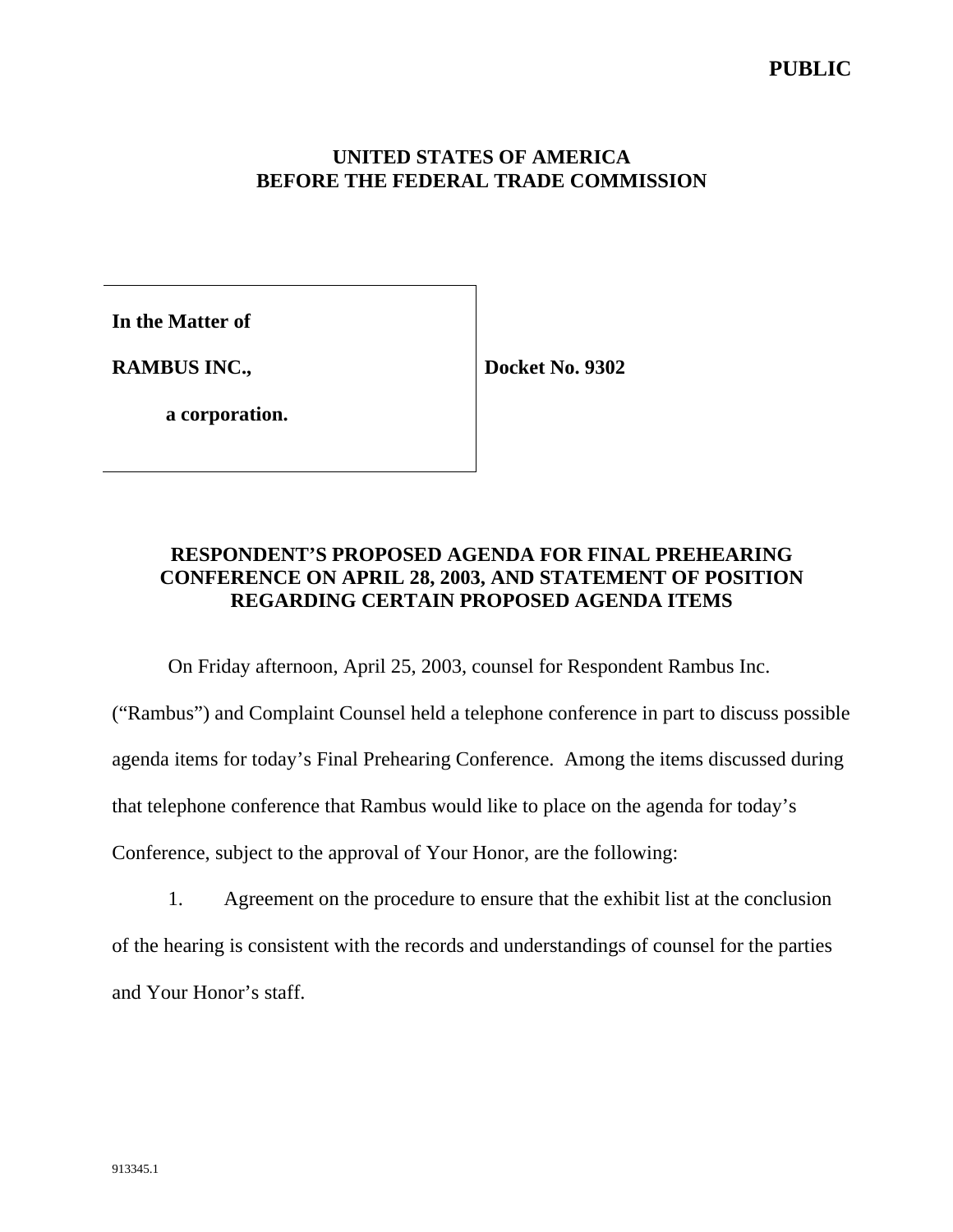2. The procedure Your Honor would like the parties to follow in handling lengthy exhibits during the course of the hearing, including whether you would like to be provided with hard copies of exhibits as they are used with witnesses.

3. Confirmation of the agreement of counsel regarding the advance disclosure of witnesses to be called to testify at the hearing.

4. The logistics of handling presentation of evidence within the applicable *in camera* rules.

5. How Your Honor would prefer to handle rulings on objections to designated deposition testimony and the most efficient method for presenting deposition testimony during the course of the hearing. On this issue, as well as to some extent on other issues, counsel for the respective parties have different points of view.

6. Whether Your Honor would allow and/or desire mini-summations at designated times during the case, such as after each witness or certain witnesses, with the mini-summations to be limited to no more than 3 to 5 minutes for each side. Such minisummations would be intended to help place in context the testimony that preceded them and to highlight relevant issues from the perspective of each side. Again, there is a divergence of view among counsel as to the desirability of this procedure.

7. How Your Honor would prefer to handle one of the issues raised in Rambus's trial brief, namely, whether Complaint Counsel should be permitted to raise in opening, and to introduce evidence in support of, a theory of liability that does *not* depend on whether Rambus complied with applicable JEDEC disclosure policies. Again, this is a point on which counsel have different views.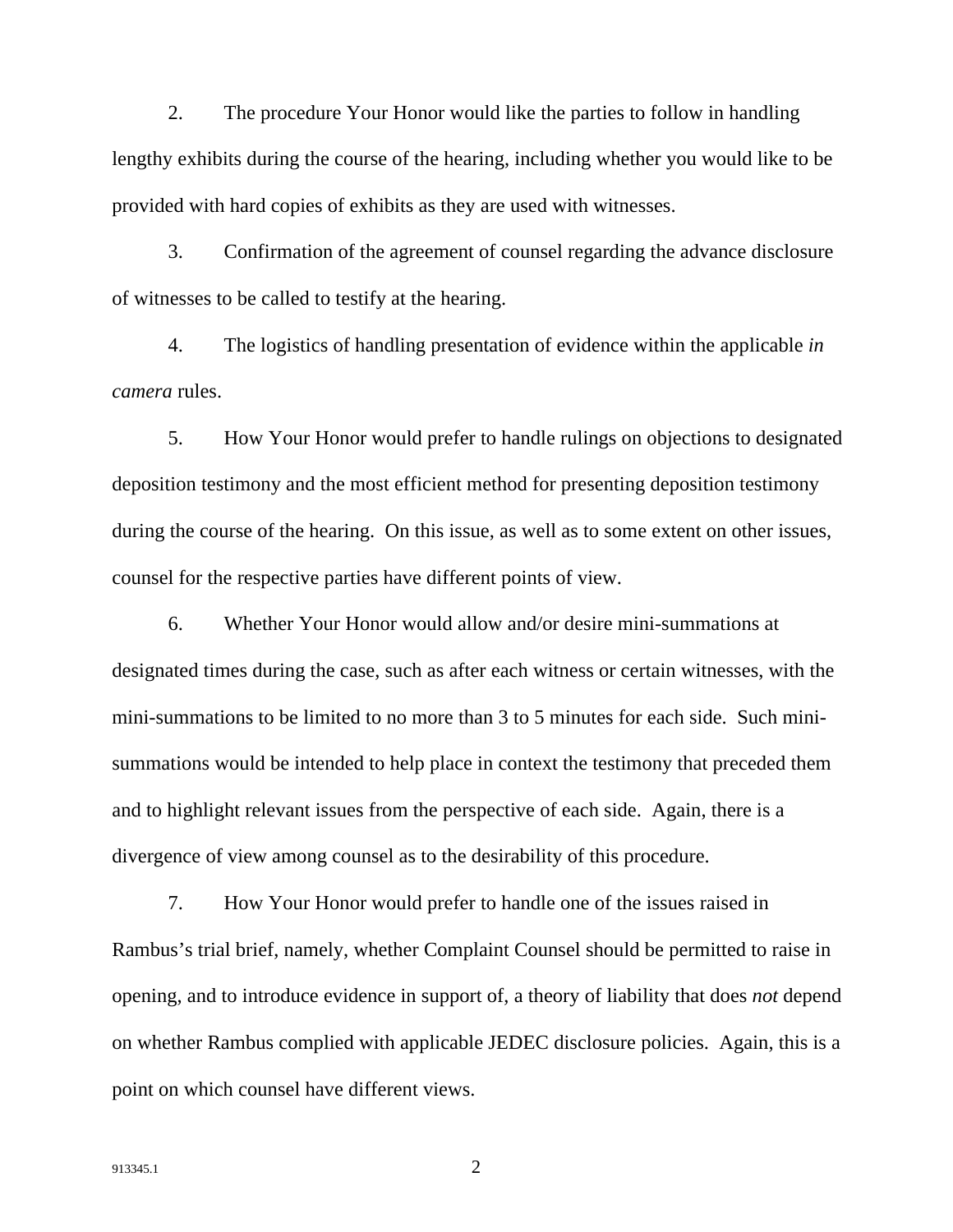8. There may, of course, be additional agenda items that Complaint Counsel feel should be added to this list. In addition, Rambus's counsel will endeavor to address any other agenda items that Your Honor wishes to discuss at this Conference.

Set forth below is a brief discussion of Rambus's position on some of these issues.

### **1. Preparation of Final Exhibit List**

Rambus suggests that on a periodic basis, such as at the beginning or end of each day or at the beginning or end of each week, designated representatives of each side and a representative of Your Honor's staff meet to agree upon which exhibits have been offered during that day or week and, of those that were offered, which have been admitted and which have not. Such a procedure may minimize any disagreement at the conclusion of the hearing as to what evidence has been admitted.

#### **2. Handling of Exhibits During the Hearing**

Your Honor has expressed a desire not to have a complete set in hard copy of all of the parties' exhibits. Rambus seeks to inquire whether you would like to be provided with hard copies of exhibits as they are used with witnesses so that you may have the exhibit to review as the testimony proceeds, whether you would like to be provided with images of all of the exhibits on the parties' exhibit lists that can be retrieved electronically, or whether there is any other procedure that might be useful to assist you in accessing and reviewing the exhibits being discussed.

## **3. Advance Disclosure of Witnesses**

Counsel for the parties have agreed that they will provide 72 hours notice of the witnesses to be called by them in their case-in-chief and/or their rebuttal case and that, for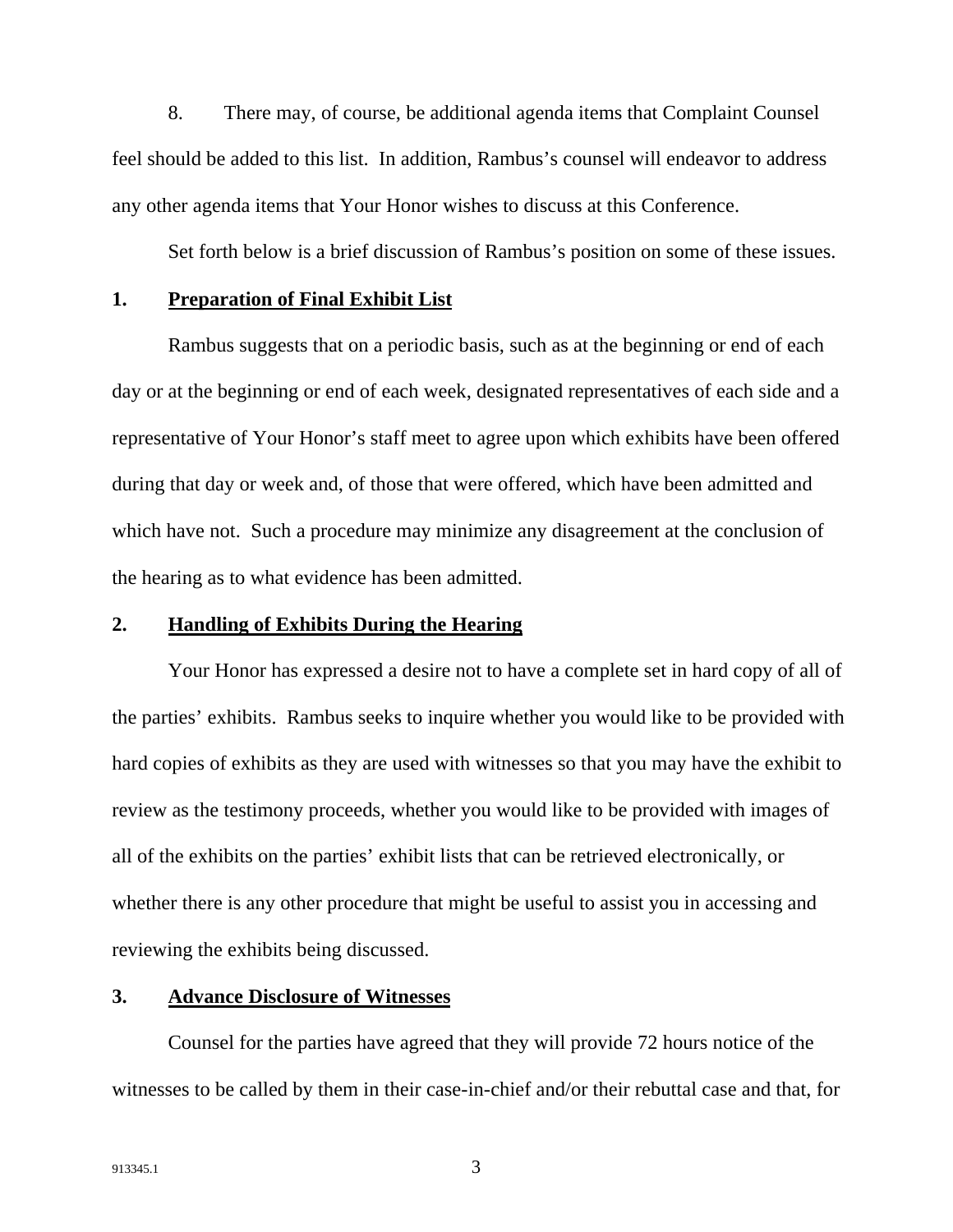purposes of computing the 72 hours notice, weekends are not to be counted. For example, notification of the identity of the witnesses to be called Wednesday will be provided by the prior Friday morning by 9:00 a.m. With respect to witnesses represented by counsel for the other party, notification of the date on which that witness is expected to be called will be given on the Monday of the preceding week.

## **4.** *In Camera* **Proceedings**

Counsel understand that when either party seeks to introduce evidence that is subject to a pre-existing *in camera* order or that is ordered to be heard *in camera* during the course of the hearing, members of the public who are in attendance at the hearing will be asked to exit the courtroom. Complaint Counsel have advised Rambus's counsel that it is their further position that all representatives of Rambus, other than their outside counsel, also should be removed from the courtroom. Rambus is opposed to any effort to exclude its employees, officers, and representatives from this hearing and sets forth briefly below the basis for its opposition.

Complaint Counsel's desire to exclude all Rambus representatives from *in camera* hearings would violate Rule 3.45(a), is not authorized by Rule 4.10(f) (upon which Complaint Counsel apparently rely), and would violate Rambus's rights under the Due Process and Confrontation Clauses of the United States Constitution.

Rule 3.45 is the regulation on point that applies here. Rule 3.45, as its title makes clear, governs "[i]n [c]amera" proceedings. Rule 3.45 specifically provides that *respondents*, not just their outside counsel, have a right to be present for all portions of proceedings brought against them, including portions involving testimony or documents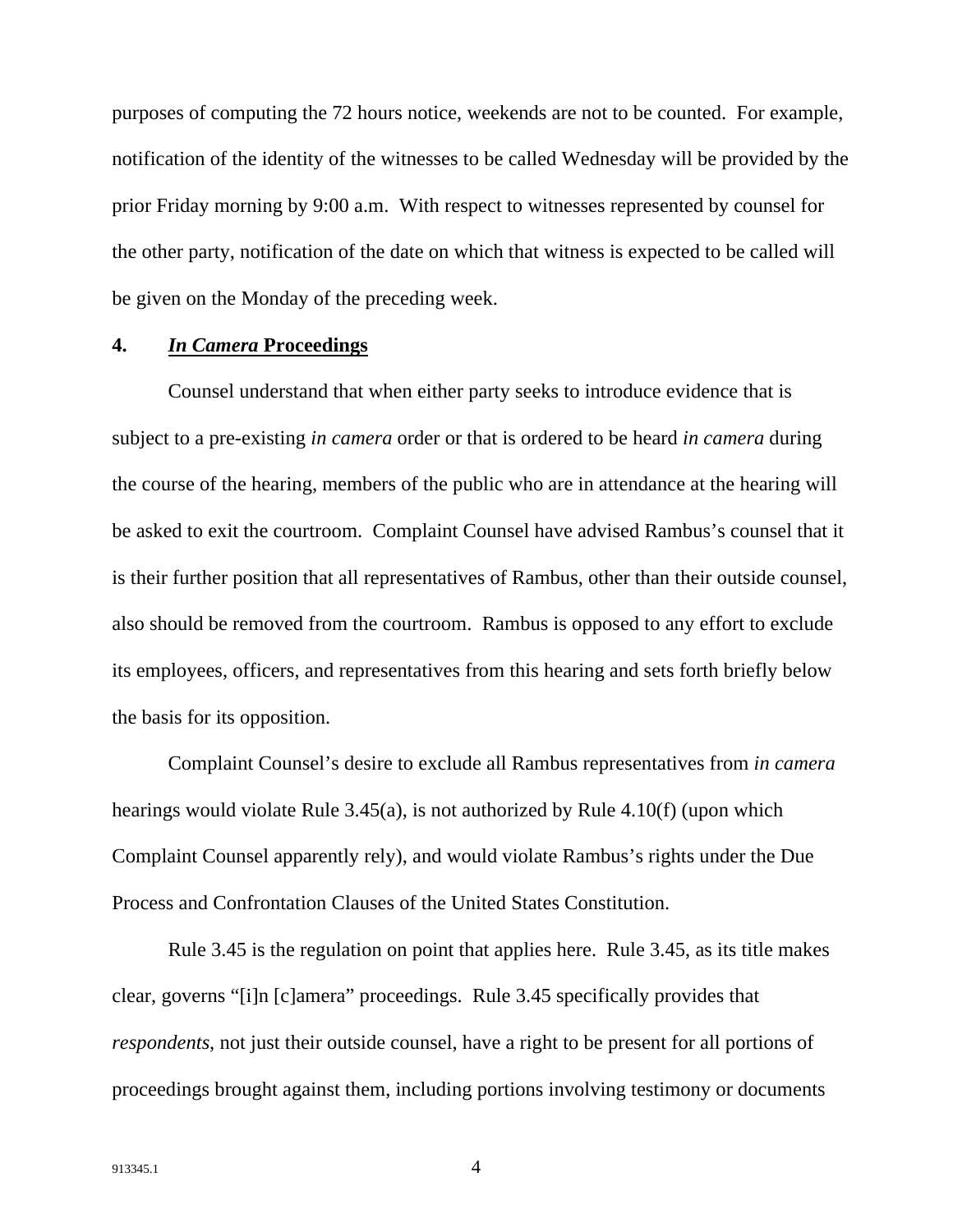submitted *in camera*. Rule 3.45 provides in pertinent part: "[R]espondents, their counsel, authorized Commission personnel, and court personnel concerned with judicial review may have access [to *in camera* material] . . . ." 16 C.F.R. § 3.45(a) (emphasis added). Rule 3.45 thus specifically provides that both "respondents" *and* "their counsel" have a right to be present.

Rule 4.10(f), upon which Complaint Counsel rely, does not compel a different result. As a threshold matter, Rule 4.10 is not even part of the Commission's Rules of Practice and Procedure for Adjudicative Hearings, but is part of the Commission's "Miscellaneous Rules." Most of Rule 4.10 relates to the disclosure of confidential information to the public pursuant to requests made under the Freedom of Information Act, 5 U.S.C. Rule 552 ("FOIA"). See Rules 4.10(a)-(b) (creating exemptions to FOIA's disclosure requirements), Rule 4.10(c) (imposing criminal penalties on Commission personnel who "make public" confidential information), Rule 4.10(d) (relating to FOIA "requester[s]"). The balance of Rule 4.10 relates generally to "the taking of oral testimony" and "Commission administrative . . . proceedings," including investigations, depositions, and the like. See 16 C.F.R. § 4.10(f), (g). Rule 4.10 is thus a general provision that does not control over the specific provisions of Rule 3.45 governing the *in camera* portions of adjudicative hearings. See Norwest Bank Minn. Nat. Ass'n v. FDIC, 312 F.3d 447, 451 (D.C. Cir. 2003) ("When both specific and general provisions cover the same subject, the specific provision will control . . . ."); Strawberry v. Albright, 111 F.3d 943, 947 (D.C. Cir. 1997) ("It is well established that where there is no clear intention otherwise, a specific statute will not be controlled or nullified by a general one.").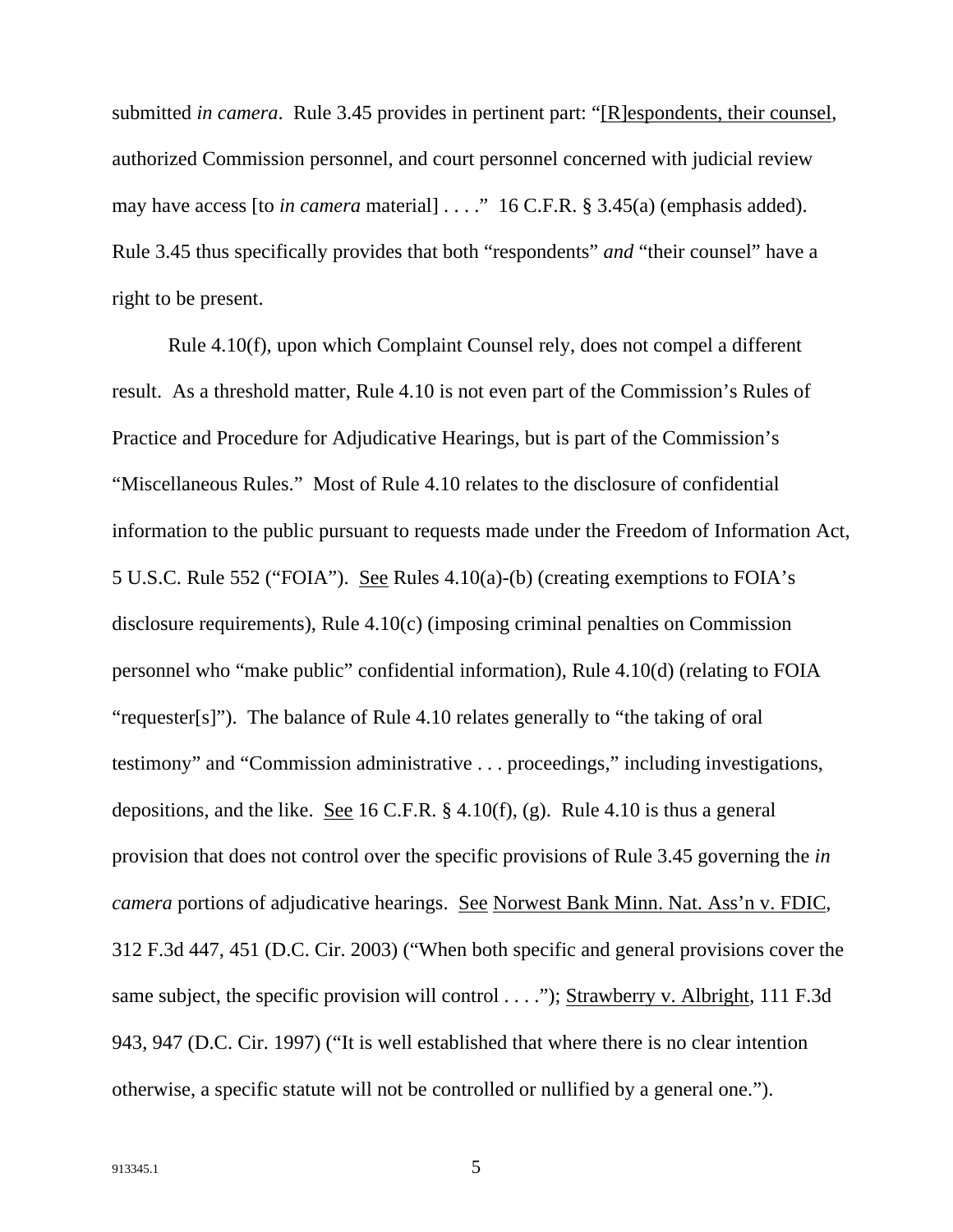More fundamentally, even if Rule 4.10(f) somehow applied here, it would not authorize the exclusion of Rambus from the *in camera* portions of this proceeding; indeed, it could not do so without violating Rambus's due process rights. In Helminski v. Ayerst Laboratories, 766 F.2d 208 (6th Cir. 1985), the Sixth Circuit thoroughly canvassed existing case law on when a civil litigant may be excluded from the trial of its own case. Observing that "a party's presence is important not only so that he may observe the proceedings but also so that he can aid his attorney in devising trial strategy," id. at 214, the court concluded:

[S]ince an attorney is merely the representative agent of the litigant and not the litigant's alter ego, a court may not exclude arbitrarily a party who desires to be present merely because he is represented by counsel; such exclusion would violate the due process clause of the Fifth Amendment. ... Consistent with due process, a plaintiff who can comprehend the proceedings and aid counsel may not be excluded from any portion of the proceedings absent disruptive behavior or a knowing and voluntary waiver.

Id. at 213-17 (emphasis added).

Helminski directly applies here. Rambus's outside counsel are not technical experts; they cannot be expected to comprehend and appreciate the full significance of the often technical data that will form a substantial part of the parties' *in camera* submissions. Rambus's counsel therefore need its client's representatives present at all portions of the proceeding to assist them with evaluating the evidence presented and with "devising trial strategy." Id. at 214.

Excluding Rambus from any portion of this proceeding would also violate its rights under the Confrontation Clause, particularly given that, as the Commission itself has recognized in its Operating Manual, an adjudicative proceeding such as this one is similar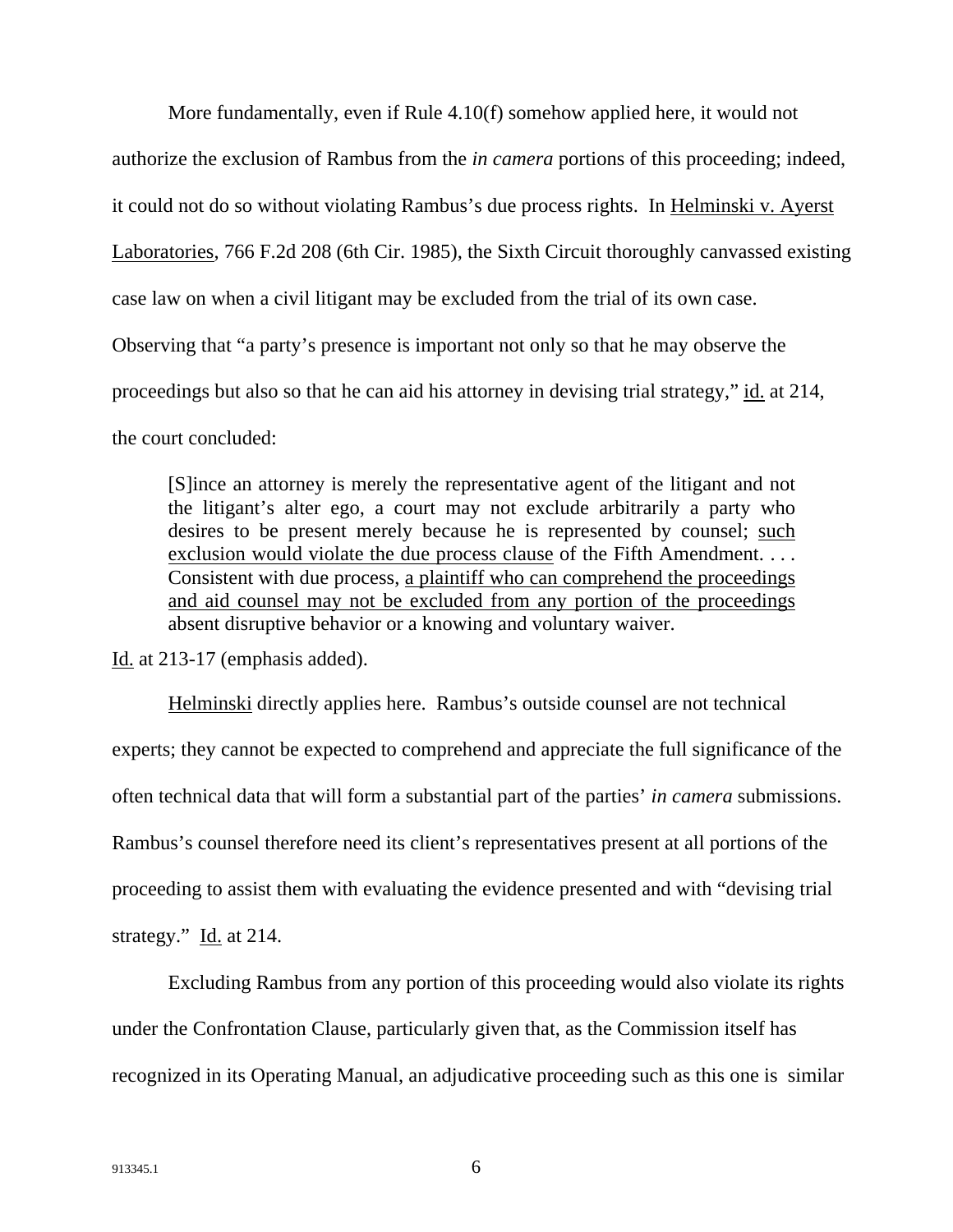in some respects to a "federal criminal prosecution," thus justifying some of the same procedural protections that are applicable in criminal trials. See FTC Operating Manual, Ch. 10, Rule 13.6.4.6 (applying requirements of the Jencks Act, which applies in federal criminal proceedings, to the Commission's "adjudicative proceedings"). As the Supreme Court has held, "[o]ne of the most basic of the rights guaranteed by the Confrontation Clause is the accused's right to be present in the courtroom at every stage of his trial." Illinois v. Allen, 397 U.S. 337, 338 (1970) (emphasis added). See also Small v. Endicott, 998 F.2d 411, 415 (7th Cir. 1993) ("[A] defendant's right to a fair trial requires his presence at all important steps in the criminal proceeding.").

For all of these reasons, Rambus's party representatives may not be excluded from any portions of this proceeding.

## **5. Handling of Objections to Designated Deposition Testimony;**

#### **Presentation of Deposition Testimony**

Complaint Counsel have designated an extensive amount of deposition testimony for submission to Your Honor. Rambus estimates that when those designations are added to the more modest preliminary designations by Rambus and to its counter-designations to Complaint Counsel's designations, the designated deposition testimony would stretch to 15-20 hours if read in open court. In order to simplify the submission of this testimony, Rambus believes that the parties should agree to certain procedures for the presentation of deposition testimony during the hearing.

Complaint Counsel have proposed that the deposition testimony that was not videotaped be "acted out" in the courtroom, with someone playing the role of the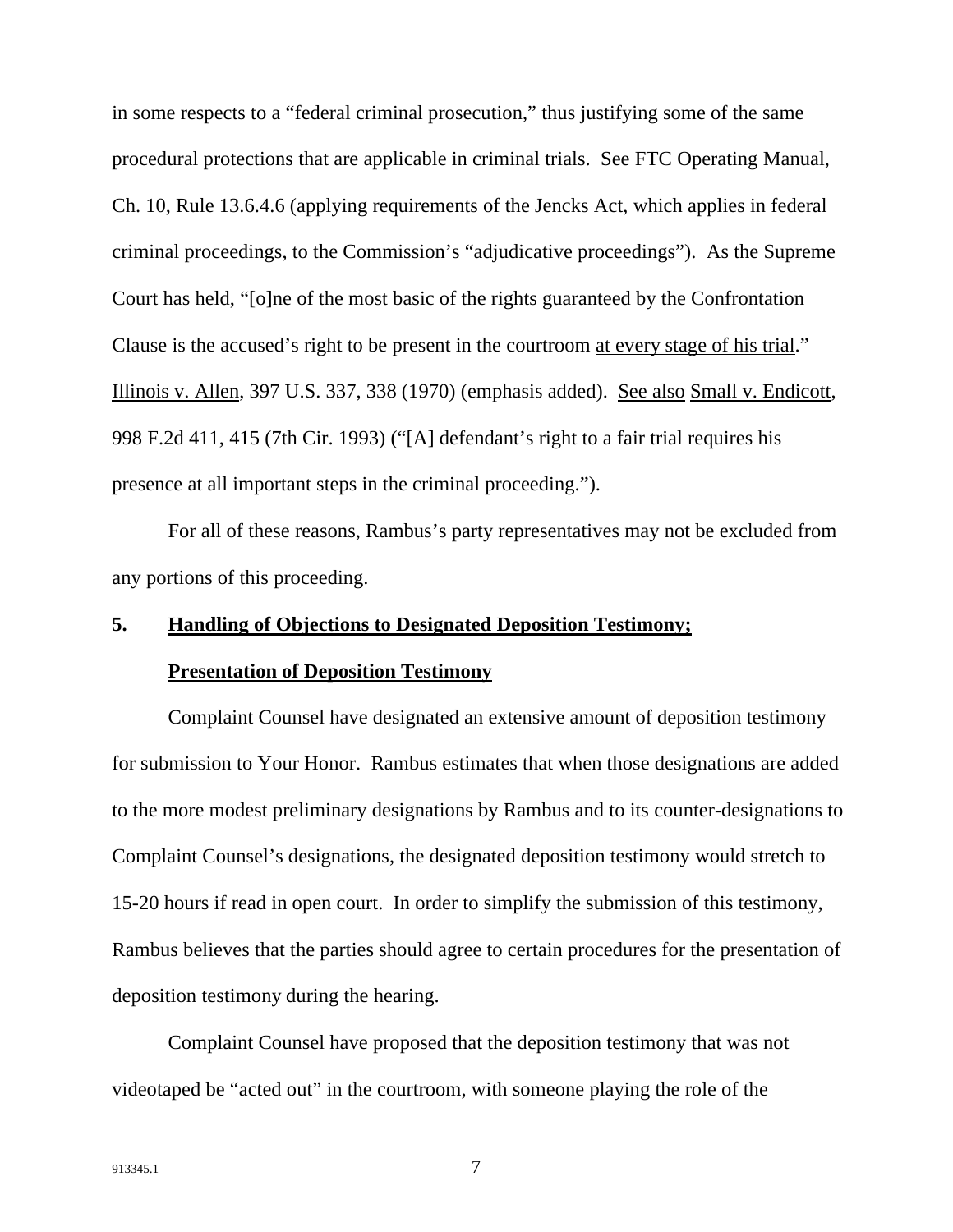questioner and someone else playing the role of the witness. Setting aside issues that might arise as a result of efforts to dramatize the testimony during such a presentation, two other issues of some note arise. First, it is often difficult for court reporters to accurately transcribe testimony that is being read, because persons ordinarily read at a faster pace than they would speak in normal conversation. Thus, an accurate transcript of deposition testimony that is presented is probably better provided in the form of the designated transcripts themselves being marked for the record rather than asking the court reporter to record all of the testimony that is being read. Second, it would seem to be a more efficient use of everyone's time if the transcripts were simply submitted to Your Honor to read outside of the presence of counsel and the parties.

After you have completed your reading, or at the conclusion of the hearing, you would be able to announce for the record which objections you had sustained. The other objections would be overruled, and the transcripts which have been marked to show the testimony being designated and the objections being made, then could be made part of the record. This would preserve the objections to the testimony and also would provide an accurate record of the testimony presented to Your Honor. Further, it would do so without involving the unnecessary process of lawyers playing questioner and witness and reading all of the testimony to Your Honor (a time-consuming and oft-criticized process usually reserved for jury trials). See generally Annotated Manual for Complex Litigation, Third (Thomson West 2003), ¶ 22.33 ("Because the reading of depositions at trial is boring for the jury and a poor way to communicate information, it should be avoided whenever possible. . . ."); id*.* at *¶* 22.333 ("In nonjury cases, relevant excerpts of depositions . . . can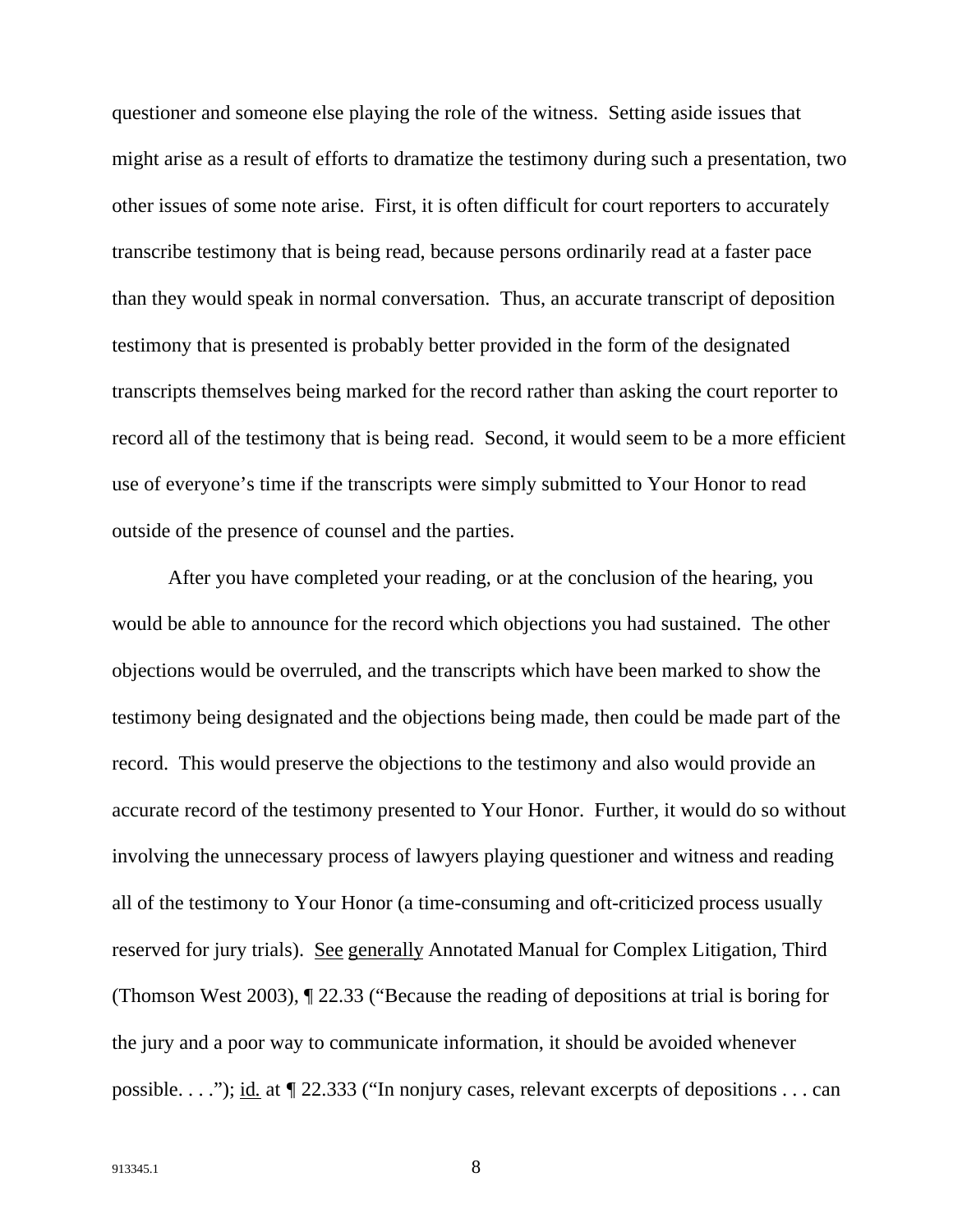be prepared as exhibits, usually without being read at trial and transcribed by the court reporter. The judge can later read these excerpts along with other exhibits. . . .").

To the extent videotaped testimony is being offered, Rambus suggests a similar procedure. First, it is most useful, at least in the view of Rambus's counsel, if Your Honor rules on objections to deposition testimony at least 24-36 hours before the testimony is presented. This is necessary in order to complete the sometimes complicated editing and review process. After Your Honor has ruled on objections to testimony that would be presented by videotape, Rambus suggests that the videotape then be provided to Your Honor in a format that can most easily be viewed by you. Again, this can occur outside the presence of counsel, since the transcript that was designated originally to indicate the testimony being offered and on which objections were noted, and your rulings on those objections, can be made part of the record. The video that is provided to Your Honor for viewing also can be made part of the record.

Rambus suggests that the easiest way to provide this videotaped testimony to Your Honor may be on a CD-ROM or DVD, since in most instances the testimony will have been digitized for editing purposes. Assuming that the equipment is available to enable Your Honor to review videotaped testimony in one of these two formats – and if it is not, such equipment can be provided – it seems as though it would be a more efficient use of everyone's time for Your Honor to view this testimony without the need for counsel, the court reporter and other staff also being present.<sup>1</sup>

1

<sup>&</sup>lt;sup>1</sup> Alternately, Your Honor may simply wish to receive marked transcripts rather than videotape (a choice that would save many hours of paralegal and attorney time that would be spent on the video editing process in the next few weeks).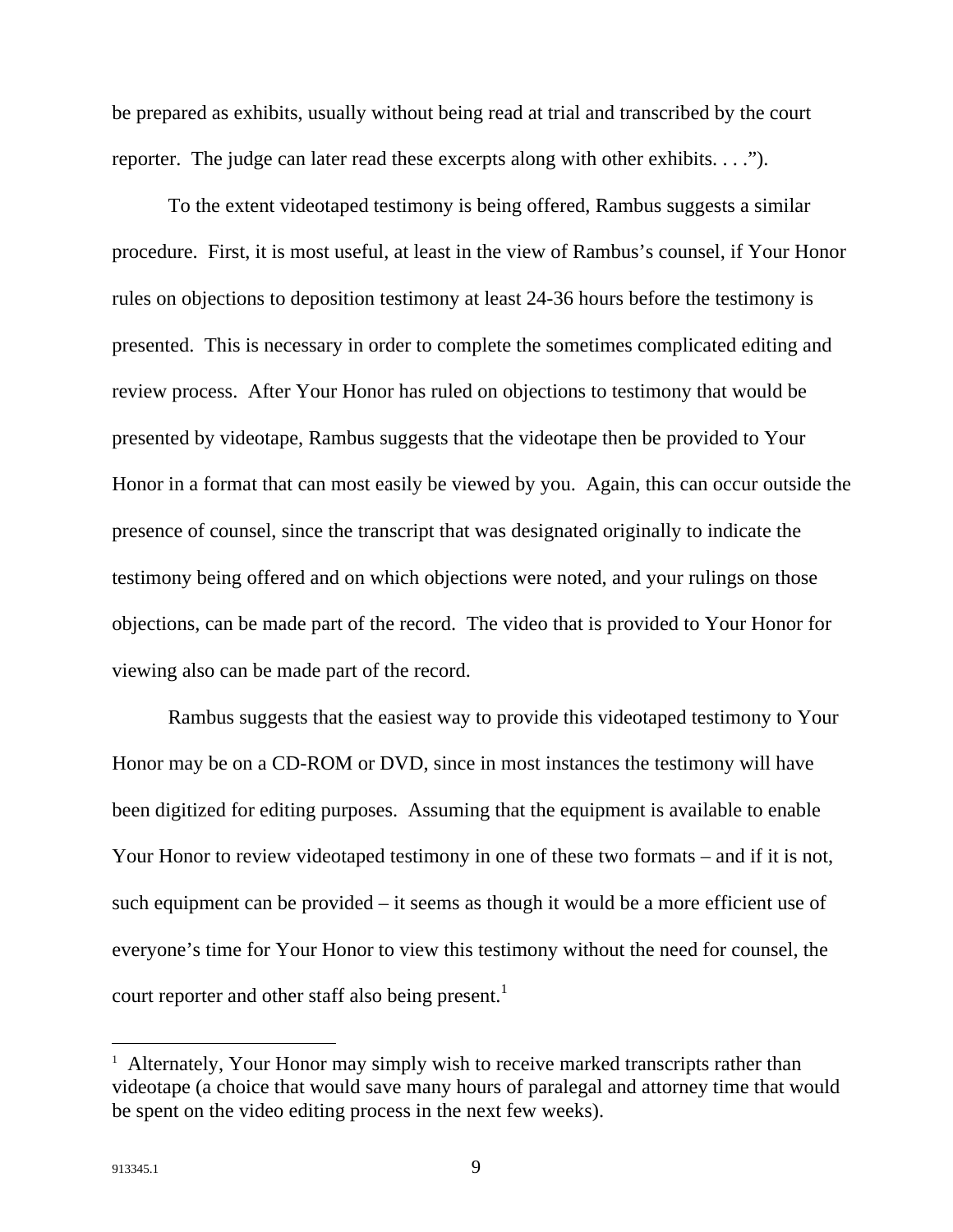## **6. Mini-Summations**

It has been the experience of Rambus's counsel, that in a trial of this length, it is useful to pause from time to time, sometimes as frequently as at the end of each witness's testimony, to allow each side to summarize (very briefly) its view of the significance of the testimony and evidence that has just been introduced. Such mini-summations (3-5 minutes by each side) have become quite common in some courts. Particularly in a non-jury case, there should be no concern that such mini-summations might result in any prejudice or "grandstanding." Rather, they should assist Your Honor in understanding how the testimony that has been elicited fits into each side's theory of the case, and they should simplify (and perhaps even shorten) the parties' closing arguments. Rambus suggests that mini-summations, on the order of 3 minutes per side, be scheduled at times that Your Honor feels would be most useful for your purposes. See id., ¶ 22.34 ("Some judges have found that in a lengthy trial it can be helpful to the trier of fact for counsel from time to time to summarize the evidence that has been presented. . . . [T]he purpose is to aid the trier of fact in understanding and remembering the evidence and not to argue the case.").

### **7. Scope of the Complaint**

As Your Honor is aware, Rambus contends that Complaint Counsel have recently expanded the theories of liability in this matter by arguing, and presumably by seeking to introduce evidence, that a Section 5 violation may be made out in this proceeding *without* proving that Rambus breached any portion of the JEDEC patent policy. Complaint Counsel have stated that they do not intend to seek permission to amend the Complaint, as they feel that this theory of liability was adequately set out in the Complaint. For the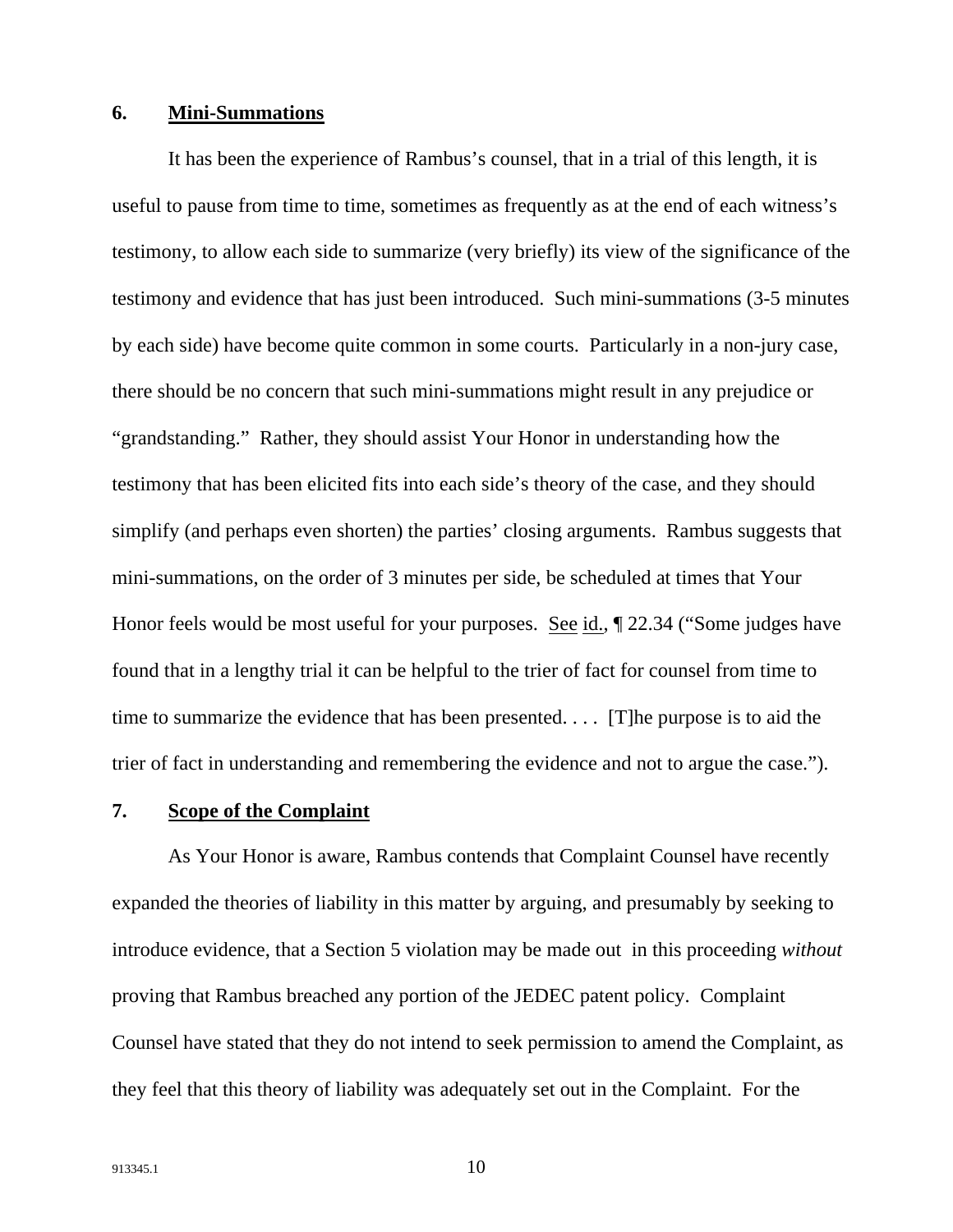reasons set out at pp. 19-23 of Rambus's Trial Brief, Rambus seeks the opportunity to be

heard on this issue at the Conference.

DATED: April 28, 2003 Respectfully submitted,

 $\overline{\phantom{a}}$ 

Gregory P. Stone Steven M. Perry Peter A. Detre Sean P. Gates MUNGER, TOLLES & OLSON LLP 355 South Grand Avenue, 35<sup>th</sup> Floor Los Angeles, California 90071 (213) 683-9100; (213) 687-3702 (facsimile) (202) 663-6158; (202) 457-4943 (facsimile)

A. Douglas Melamed IJay Palansky Kenneth A. Bamberger WILMER, CUTLER & PICKERING 2445 M Street, N.W. Washington, D.C. 20037 (202) 663-6000

Sean C. Cunningham John M. Guaragna Gray, Cary, Ware & Freidenrich LLP 401 "B" Street, Suite 2000 San Diego, California 92101 (619) 699-2700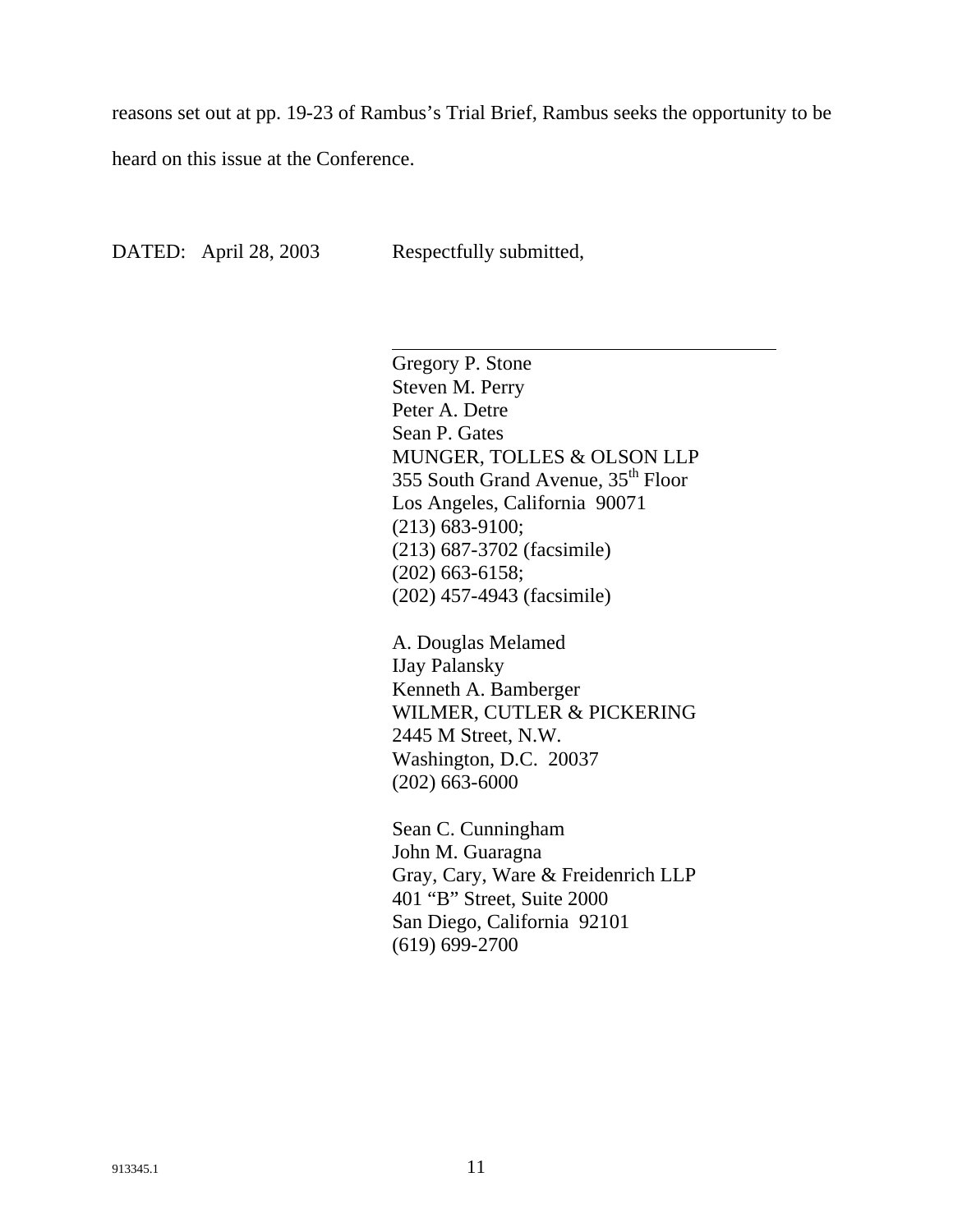## UNITED STATES OF AMERICA BEFORE THE FEDERAL TRADE COMMISSION

)

)

In the Matter of (1)

RAMBUS INCORPORATED, a corporation.

) Docket No. 9302

## **CERTIFICATE OF SERVICE**

I, Adam R. Wichman, hereby certify that on April 28, 2003, I caused a true and correct copy of *Respondent's Proposed Agenda for Final Prehearing Conference on April 28,*  2003, and Statement of Position Regarding Certain Proposed Agenda Items to be served on the following persons by hand delivery:

Hon. Stephen J. McGuire M. Sean Royall, Esq. Federal Trade Commission Federal Trade Commission Room H-112 Room H-372 600 Pennsylvania Avenue, N.W. 600 Pennsylvania Avenue, N.W. Washington, D.C. 20580 Washington, D.C. 20580

Donald S. Clark, Secretary Malcolm L. Catt, Esq. Federal Trade Commission Attorney Room H-159 Federal Trade Commission 600 Pennsylvania Avenue, N.W. 601 New Jersey Avenue, N.W. Washington, D.C. 20580 Washington, D.C. 20001

Richard B. Dagen, Esq. Assistant Director Bureau of Competition Federal Trade Commission 601 New Jersey Avenue, N.W. Washington, D.C. 20001

Chief Administrative Law Judge Deputy Director, Bureau of Competition

Adam R. Wichman

### UNITED STATES OF AMERICA BEFORE THE FEDERAL TRADE COMMISSION